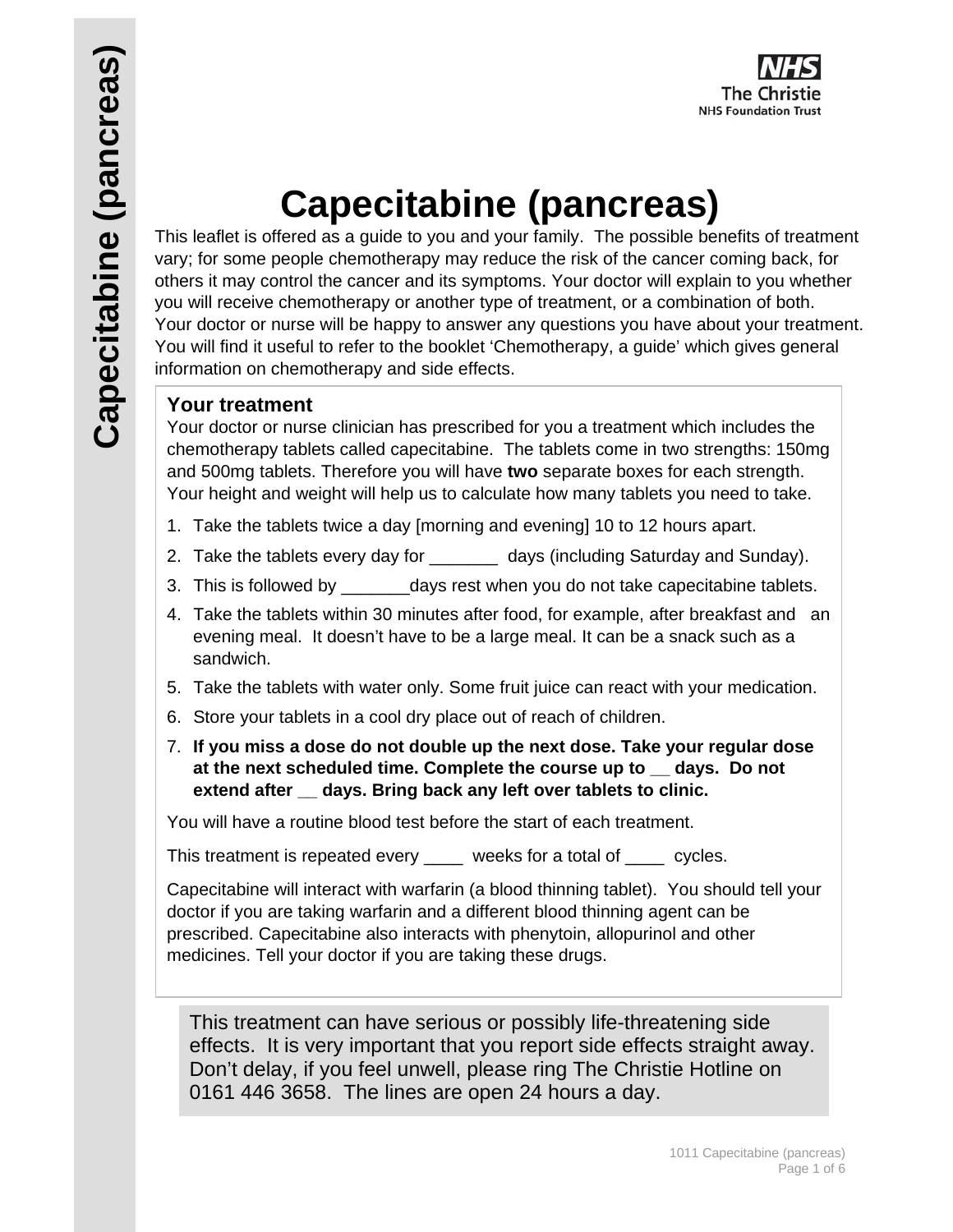## **Increased risk of serious infection**

You are vulnerable to infection while you are having chemotherapy. Minor infections can become life-threatening in a matter of hours if left untreated. Symptoms of infection include fever, shivering, sweats, sore throat, diarrhoea, discomfort when you pass urine, cough or breathlessness. We recommend that you use a digital thermometer so you can check your temperature. You can buy one from your local chemist.

# **If you feel unwell, you have symptoms of an infection or your temperature is 37.5ºC or above, or below 36 ºC contact The Christie Hotline straight away**.

# **Possible side effects**

Chemotherapy can cause many different side effects. Some are more likely to occur than others. Everyone is different and not everyone gets all the side effects. Most side effects are usually temporary, but in some rare cases they can be lifethreatening. It is important to tell your hospital doctor or nurse about any side effects so they can be monitored and, where possible, treated.

# **Common side-effects (more than 1 in 10)**

# **Nausea and vomiting (sickness)**

A common side effect of your treatment is sickness. If you are sick (vomiting) please tell your doctor or nurse at the Christie. They will be able to give you advice about controlling these symptoms. It is important to try and eat regular healthy meals to maintain your energy.

We will prescribe anti-sickness medication for you when you begin treatment, if you do feel sick at home follow the instructions on the bottle/ packet for taking these. You can contact The Christie Hotline if you need further advise to know how best to control symptoms.

# **Diarrhoea**

Diarrhoea is a fairly common side effect of your treatment. If you have watery diarrhoea you should immediately take the anti-diarrhoea treatment that the doctor has prescribed for you. This is the loperamide dispensed by the Christie pharmacy. Follow the doctor's instructions **EXACTLY:** 

Take 2 loperamide capsules as soon as the first liquid stool occurs. Then take one capsule with each liquid loose stool. (Maximium number of loperamide in a day is **8** capsules).

If you continue to have more than 4 bowel movements a day (compared to pretreatment) or bowel movements during the night, please ring The Christie Hotline for advice.

# **Sore mouth**

Your mouth may become sore or dry, or you may notice small mouth ulcers during this treatment. Drinking plenty of fluids and cleaning your teeth regularly and gently with a soft toothbrush can help to reduce the risk of this happening. We can prescribe a mouthwash for you to use during treatment. You can dilute this with water if your mouth is sore. Ask your doctor or nurse for further advice. There is also general mouth care information in the chemotherapy booklet. If you continue to have a sore mouth, please contact The Christie Hotline.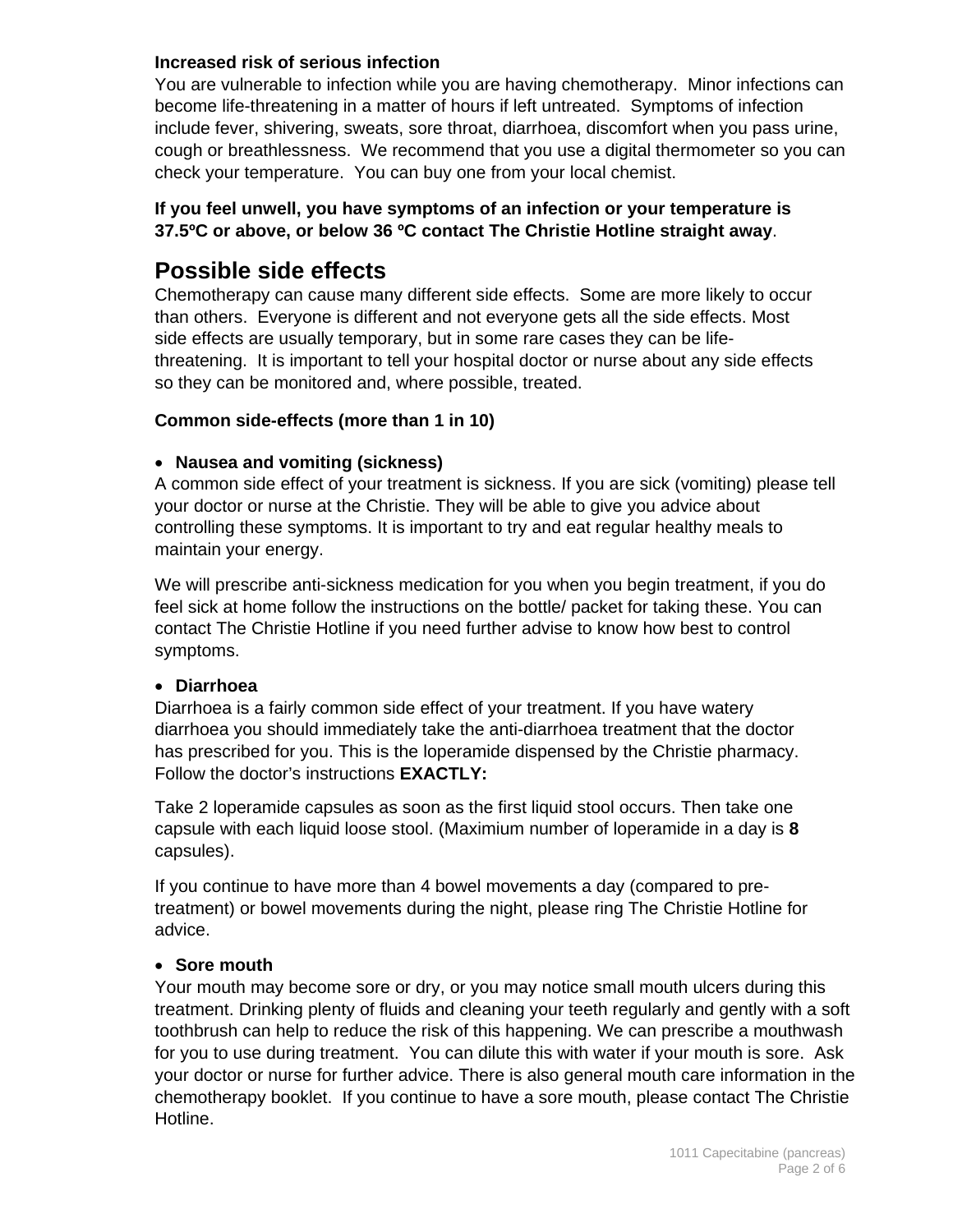# **Skin and nail changes**

**PPE (palmar-plantar erythema):** The skin on your hands and feet may become very dry, red and sore with some cracking. Tell your doctor. Cream and tablets can be prescribed to help. Your chemotherapy dose may need to change. Try to keep your hands and feet cool and if possible, uncovered.

**Hyperpigmentation:** Your skin may appear darker in colour or lightly tanned, especially around the joints. This is known as hyperpigmentation. Asian and African-Caribbean people may develop noticeable light patches on their skin. The skin will return to normal when treatment is finished.

**Increased sensitivity to the sun:** Your skin will tan or burn in the sun more easily. Sit in the shade, avoid too much sun, use a high factor sunblock cream and wear a hat.

**Nail changes:** You may have a blue tinge or darkening of the nails, flaking of the nails or pain and thickening of the area where the nail starts growing.

#### **Lethargy**

Some chemotherapy may make you feel tired and lacking in energy. It can be frustrating when you feel unable to cope with routine tasks. If you do feel tired, take rest and get help with household chores. If necessary, take time off work. Gentle exercise such as walking can be beneficial.

#### **Uncommon side-effects (less than 1 in 10)**

#### **Anaemia (low number of red blood cells)**

While having this treatment you may become anaemic. This may make you feel tired and breathless. Let your doctor or nurse know if these symptoms are a problem. You may need a blood transfusion.

#### **Bruising or bleeding**

This treatment can reduce the production of platelets which help the blood clot. Tell your doctor if you have any unexplained bruising or bleeding, such as nose bleeds, bloodspots or rashes on the skin, and bleeding gums. You may need a platelet transfusion.

#### **Watery eyes**

Your eyes may also water often this will improve in time and require no specific treatment. If you have ongoing symptoms please discuss this with your doctor or nurse.

#### **Hair thinning**

Hair loss is very unusual with this treatment. In rare cases some hair loss may occur during treatment. It is advisable to avoid perms, colours, use of hot brushes and vigorous, frequent washing that could increase hair loss. Please remember that this is a temporary side effect and your hair will grow back when your treatment is completed. If you would like an appointment with the wig service, this can be arranged for you. Ask the staff for a copy of *'*The wig fitting service.'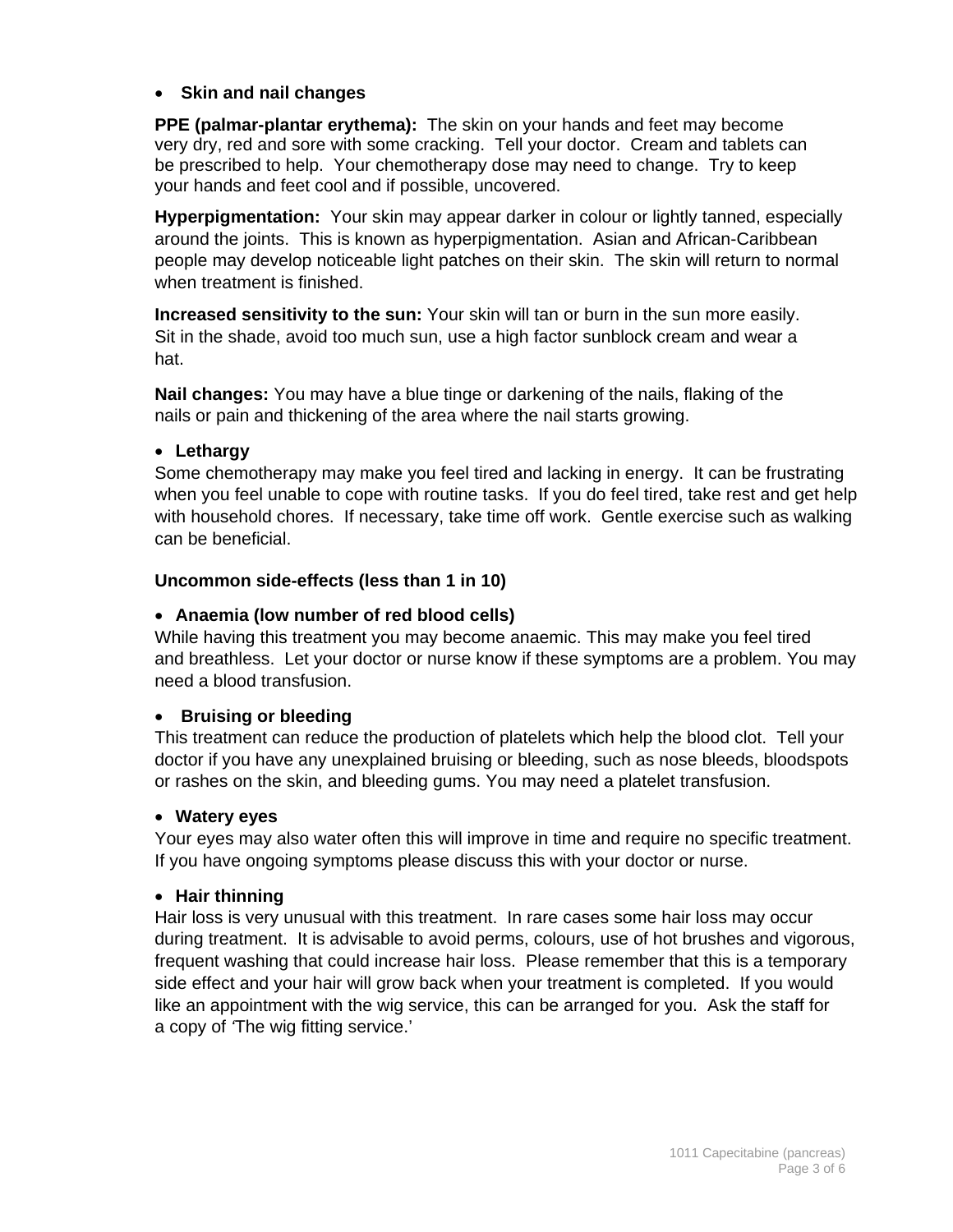### **Rare side effects (less than 1 in 100)**



### **Severe skin reaction**

Very rarely you may develop a severe skin reaction. If you experience tender red skin patches which subsequently blister please **seek urgent medical advice**. The skin changes may be preceded by fever, chest symptoms and photophobia (a need to squint or close your eyes, which is worse in bright light). These symptoms may be caused by conditions called Toxic Epidermal Necrolysis (TEN) and Stevens Johnson Syndrome (SJS).

#### **Herbal medicine**

Some herbal medicines including St John's Wort can affect the chemotherapy. You should let your doctor or pharmacist know if you are taking any herbal medication, complementary or alternative medicines, including vitamins, minerals and medicines purchased over the counter.

#### **Serious and potentially life threatening side effects**

In a small proportion of patients chemotherapy can result in very severe side effects which may rarely result in death. The team caring for you will discuss the risk of these side effects with you.

#### **Chest pain or stroke**

 $\overline{\mathbf{A}}$  A small number of patients receiving capecitabine can experience chest pain (angina) or rarely have a heart attack. Extremely rarely this may lead to death. Other complications such as a stroke or a mini-stroke can happen but are exceptionally rare. If you develop any of these symptoms you should either contact The Christie Hotline for advice on **0161 446 3658** or in an **emergency** you should go immediately to your **nearest Accident & Emergency department**. You may have an electrocardiograph (ECG) to check your heart before you start your chemotherapy.

#### **Increased risk of serious infection**

As discussed earlier, chemotherapy can result in an increased risk of severe infections which can be life threatening.

# **Sex, contraception & fertility**

**Protecting your partner and contraception:** We recommend that you or your partner use a condom during sexual intercourse while you are having the course of chemotherapy. Chemotherapy is dangerous to unborn babies and this will also protect you and your partner from any chemotherapy drugs that may be present in semen and in the vagina. If you suspect that you may be pregnant please tell your doctor immediately.

**Fertility:** This chemotherapy may affect your ability to have children. Your doctor or nurse should have discussed this with you. If not, please ask them before you start treatment.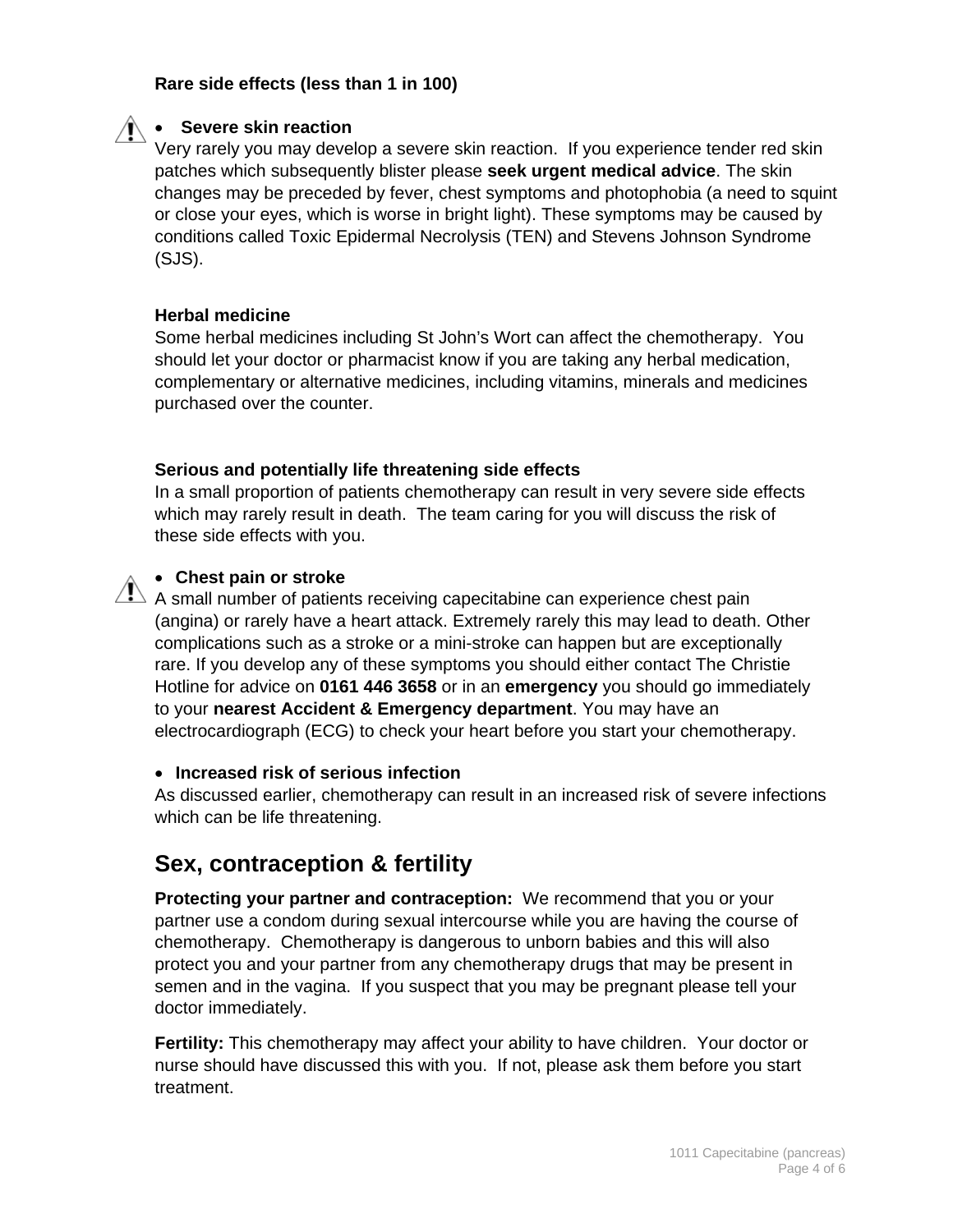# **Late side effects**

Some side effects may become evident only after a number of years. In reaching any decision with you about treatment, the potential benefit you receive from treatment will be weighed against the risks of serious long term side effects to the heart, lungs, kidneys and bone marrow. With some drugs there is also a small but definite risk of developing another cancer. If any of these problems specifically applies to you, the doctor will discuss these with you and note this on your consent form.

# **Contacts**

If you have any general questions or concerns about your treatment, please ring the area where you are having treatment:

- Administration enquiries **0161 918 7606/7610**
- Chemotherapy nurse: **0161 918 7171** Clinical trials unit **0161 918 7663**

For advice ring The Christie Hotline on **0161 446 3658** (24 hours)